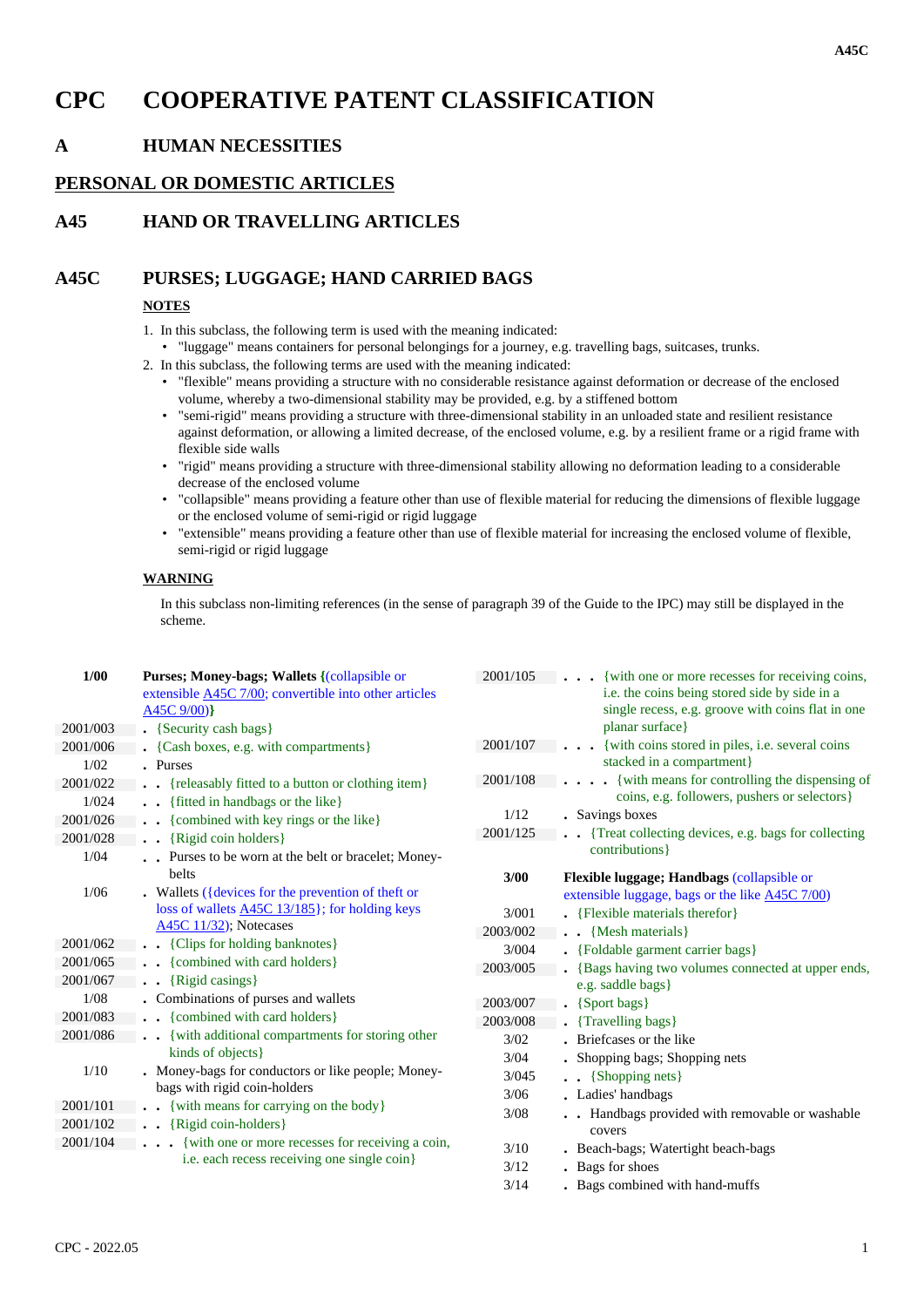## **A45C**

| 5/00      | Rigid or semi-rigid luggage (collapsible or                                                              |  |  |
|-----------|----------------------------------------------------------------------------------------------------------|--|--|
|           | extensible luggage, bags or the like A45C 7/00)                                                          |  |  |
| 5/005     | {Toilet cases}                                                                                           |  |  |
| 5/02      | Materials therefor                                                                                       |  |  |
| 5/03      | <b>Suitcases</b>                                                                                         |  |  |
| 2005/032  | · {semi-rigid, i.e. resistant against deformation and<br>resilient, e.g. with a resilient frame}         |  |  |
| 2005/035  | {soft-sided, i.e. with flexible side walls<br>$\sim$<br>covering a rigid frame}                          |  |  |
| 2005/037  | . {with a hard shell, i.e. rigid shell as volume                                                         |  |  |
|           | creating element}                                                                                        |  |  |
| 5/04      | Trunks; Travelling baskets                                                                               |  |  |
| 5/045     | {Travelling baskets}<br>$\ddot{\phantom{a}}$<br>$\ddot{\phantom{0}}$                                     |  |  |
| 5/06      | - with outside compartments                                                                              |  |  |
| 5/065     | {with drawers}<br>$\ddot{\phantom{0}}$                                                                   |  |  |
| 5/08      | . of round or oval shape                                                                                 |  |  |
| 2005/10   | {Travelling baskets}<br>$\bullet$                                                                        |  |  |
| 5/14      | . with built-in rolling means                                                                            |  |  |
| 5/141     | {the rolling means being formed by the trunk<br>$\ddot{\phantom{a}}$<br>itself}                          |  |  |
| 2005/142  | {with spherical rolling means, e.g. ball casters}                                                        |  |  |
| 5/143     | {detachable}<br>$\ddot{\phantom{0}}$                                                                     |  |  |
| 5/145     | {with immobilising means, e.g. means for<br>blocking the wheels}                                         |  |  |
| 5/146     | $\bullet$ {retractable}                                                                                  |  |  |
| 2005/147  | . . {for climbing stairs}                                                                                |  |  |
| 2005/148  | • • {Other arrangements of the rolling means}                                                            |  |  |
| 7/00      | Collapsible or extensible {purses,} luggage, bags or                                                     |  |  |
|           | the like                                                                                                 |  |  |
| 2007/0004 | {convertible into an open planar surface, e.g. a                                                         |  |  |
|           | sheet }                                                                                                  |  |  |
| 2007/0009 | {with an elongated shape, i.e. belt-shaped}                                                              |  |  |
| 2007/0013 | {with fasteners along the periphery of the<br>surface}                                                   |  |  |
| 7/0018    | . {Rigid or semi-rigid luggage}                                                                          |  |  |
| 7/0022    | • {comprising an integrated expansion device}                                                            |  |  |
| 7/0027    | {with slide fastener strips}<br>$\ddot{\phantom{0}}$                                                     |  |  |
| 7/0031    | $\ldots$ {telescopic}                                                                                    |  |  |
| 7/0036    | . . {collapsible to a minimal configuration, e.g. for                                                    |  |  |
| 7/004     | storage purposes}                                                                                        |  |  |
| 7/0045    | {inflatable and deflatable}<br>$\ddot{\phantom{0}}$<br>. . {comprising a plurality of separable elements |  |  |
| 7/005     | which can be used independently of one another}<br>. { with interchangeable elements forming the         |  |  |
|           | storage space, e.g. modular}                                                                             |  |  |
| 7/0054    | • {comprising a plurality of hinged panels to be<br>unfolded in one plane for access purposes}           |  |  |
| 7/0059    | • {Flexible luggage; Hand bags}                                                                          |  |  |
| 7/0063    | . {comprising an integrated expansion device}                                                            |  |  |
| 7/0068    | {with slide fastener strips}                                                                             |  |  |
| 7/0072    | {telescopic}<br>.                                                                                        |  |  |
| 7/0077    | {collapsible to a minimal configuration, e.g. for<br>storage purposes}                                   |  |  |
| 7/0081    | {inflatable and deflatable}<br>$\ddot{\phantom{0}}$                                                      |  |  |
| 7/0086    | . {comprising a plurality of separable elements<br>which can be used independently of one another}       |  |  |
| 7/009     | • {with interchangeable elements forming the<br>storage space, e.g. modular}                             |  |  |
| 7/0095    | • {comprising a plurality of hinged panels to be<br>unfolded in one plane for access purposes}           |  |  |
| 7/02      | with lazy-tongs framework                                                                                |  |  |

| 9/00     | {Purses,} Luggage or bags convertible into objects                                                                          |  |  |
|----------|-----------------------------------------------------------------------------------------------------------------------------|--|--|
|          | for other use (sacks or packs carried on the body                                                                           |  |  |
|          | and convertible into other articles A45F 4/02; trunk-                                                                       |  |  |
|          | wardrobes <b>A47B 61/06</b> ; trunk-beds <b>A47C 17/82</b> )                                                                |  |  |
| 2009/002 | $\frac{1}{2}$ {into a seat}                                                                                                 |  |  |
| 2009/005 | {into a vehicle, e.g. scooter}                                                                                              |  |  |
| 2009/007 | {into other hand or travelling articles}                                                                                    |  |  |
| 11/00    | Receptacles for purposes not provided for in<br>groups <b>A45C 1/00</b> - <b>A45C 9/00</b> (specially adapted               |  |  |
|          | for toilet or cosmetic equipment A45D 29/20,                                                                                |  |  |
|          | A45D 44/18; travelling sewing kits A45F 3/48)                                                                               |  |  |
| 2011/001 | {for portable audio devices, e.g. headphones or<br>MP3-players }                                                            |  |  |
| 2011/002 | {for portable handheld communication devices, e.g.<br>mobile phone, pager, beeper, PDA, smart phone}                        |  |  |
| 2011/003 | . {for portable computing devices, e.g. laptop, tablet,<br>netbook, game boy, navigation system, calculator}                |  |  |
| 11/005   | • {Contact lens cases $(A45C 11/046)$ takes<br>precedence) }                                                                |  |  |
| 2011/006 | {for storing a plurality of disposable lens<br>packages}                                                                    |  |  |
| 2011/007 | {Receptacles for personal medical or care products,<br>e.g. drugs, condoms or patches; Small first-aid kits}                |  |  |
| 11/008   | {Pocket toilet etuis}                                                                                                       |  |  |
| 11/02    | Hat boxes                                                                                                                   |  |  |
| 11/04    | Spectacle cases; Pince-nez cases                                                                                            |  |  |
| 11/043   | {with cleaning means}                                                                                                       |  |  |
| 11/046   | • {with contact lens holders}                                                                                               |  |  |
| 11/06    | Making of spectacle or pince-nez cases<br>$\ddot{\phantom{a}}$                                                              |  |  |
| 11/08    | Cases for telescopes or binoculars                                                                                          |  |  |
| 11/10    | Watch cases or guards, with or without windows                                                                              |  |  |
| 11/12    | Transparent watch-protectors<br>$\ddot{\phantom{a}}$                                                                        |  |  |
| 11/14    | Pocket holders for postage stamps                                                                                           |  |  |
| 11/16    | Jewel boxes                                                                                                                 |  |  |
| 11/18    | Ticket-holders or the like                                                                                                  |  |  |
| 11/182   | • {Credit card holders}                                                                                                     |  |  |
| 11/184   | {with a reminding device, e.g. when the card is<br>not returned into its holder (reminder alarms in<br>general G08B 21/00)} |  |  |
| 2011/186 | {with protection from unauthorised reading by<br>remotely readable data carriers}                                           |  |  |
| 2011/188 | {Media card holders, e.g. memory cards, SIM<br>$\ddot{\phantom{a}}$                                                         |  |  |
|          | cards }                                                                                                                     |  |  |
| 11/20    | • Lunch or picnic boxes or the like                                                                                         |  |  |
| 11/22    | . Watertight containers for use while swimming                                                                              |  |  |
| 11/24    | . Etuis for purposes not covered by a single one of<br>groups <b>A45C 11/02</b> - A45C 11/22, A45C 11/26,                   |  |  |
|          | A45C 11/32 - A45C 11/38                                                                                                     |  |  |
| 11/26    | . Roll-up holders with pockets for separate articles                                                                        |  |  |
| 11/32    | . Bags or wallets for holding keys {(key-holding<br>inserts <b>A45C</b> 13/023)                                             |  |  |
| 11/321   | • {combined with other articles}                                                                                            |  |  |
| 2011/322 | . {Sheath-like bags for protecting a key-blade or<br>for receiving a key}                                                   |  |  |
| 11/323   | • {with key hangers}                                                                                                        |  |  |
| 11/324   | . . {with pivoting keys (A45C 11/325 takes<br>precedence) }                                                                 |  |  |
| 11/325   | • {Spare-key holders}                                                                                                       |  |  |
| 11/326   | {Card-like holders}                                                                                                         |  |  |
| 11/327   | {with sliding keys (A45C 11/325 takes                                                                                       |  |  |
|          | precedence) }                                                                                                               |  |  |
| 11/328   | {comprising a sliding mechanism}                                                                                            |  |  |